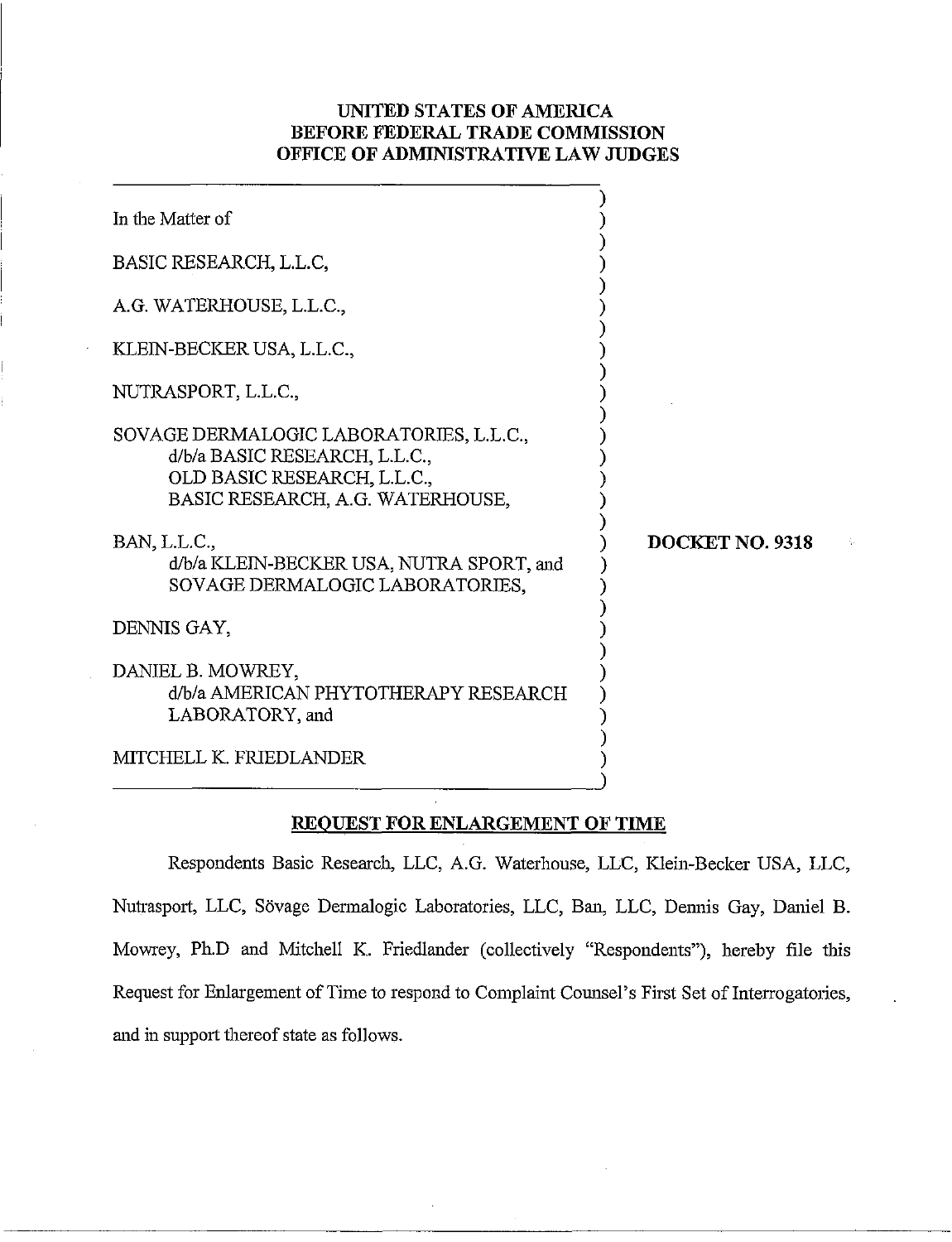#### **DOCKET NO. 9318**

1. On June 25, 2004, pursuant to Rule of Practice 3.35, Complaint Counsel served its First Set of Interrogatories ("First Interrogatories"). Respondents were given thirty (30) days to respond.

2. Complaint Counsel later agreed to extend the deadline for response to August 12, 2004. Accordingly, on July 16, 2004, Respondents filed a Request for Enlargement of Time, which was granted by the Administrative Law Judge on July 22, 2004. The responses are currently due on August 12, 2004.

3. Unfortunately, there are two storm systems that are due to hit Florida within the next 24 hours: (1) Tropical Storm Bonnie, which will affect the western coast of Florida through Panama City and up through Georgia; and (2) Hurricane Charley, which will affect parts of the Florida Keys up through Naples, Tampa and Clearwater.

4. These storm systems have required lead counsel, Jeffrey Feldman, to travel from Miami, Florida to Naples, Florida. As such, he is unable to review the interrogatory responses prior to the August 12,2004 deadline.

5. Pursuant to Rule of Practice 3.35, the Administrative Law Judge may allow shorter or longer time to respond to the Interrogatories. Similarly, under Rule of Practice 4.3, the Administrative Law Judge may extend any time limit prescribed or allowed by the Rules.

6. Under the circumstances, Respondents respectfully request a brief extension (two bushess days) up to and including Monday, August 16,2004, to file their Responses to the First Interrogatories.

7. On August 12,2004, Mr. Feldman contacted Complaint Counsel, Laureen Kapin, to discuss the relief sought in this Request. Complaint Counsel had no objection to the requested enlargement and has stipulated that the extension will apply to all Respondents.

 $\overline{2}$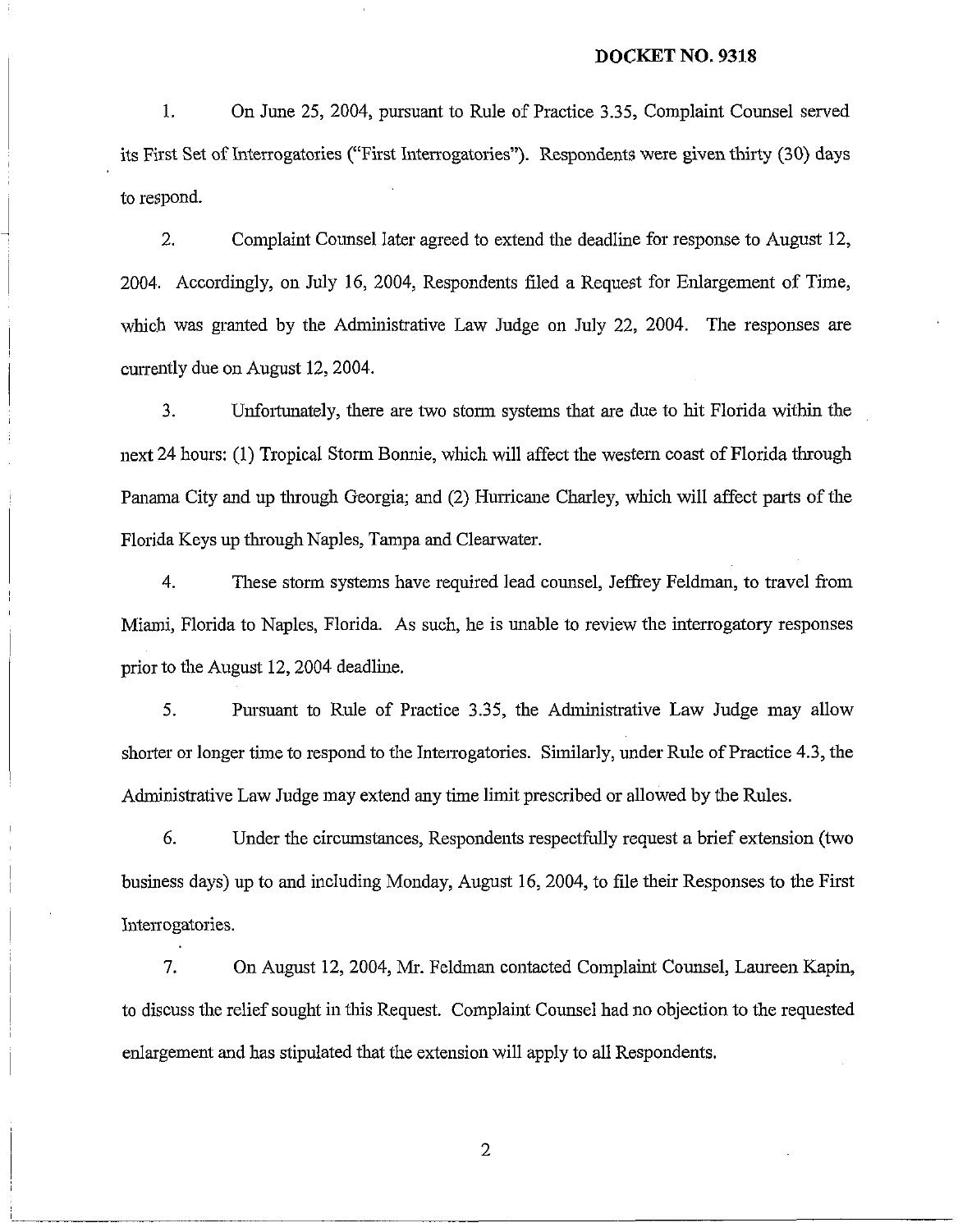8. A proposed order is attached hereto for the Court's convenience.

Respectfully submitted,

Jeffrey D. Feldman Gregory L. Hillyer Christopher P. Demetriades FeldinanGale, P.A. Miami Center, 19<sup>th</sup> Floor 201 South Biscayne Blvd. Miami, Florida 33131<br>Tel: (305) 358-500 (305) 358-5001 Fax: (305) 358-3309

Attorneys for Respondents Basic Research, LLC, A.G. Waterhouse, LLC, Klein-Becker USA, LLC, Nutrasport, LLC, Sövage Dermalogic Laboratories, LLC and Ban, LLC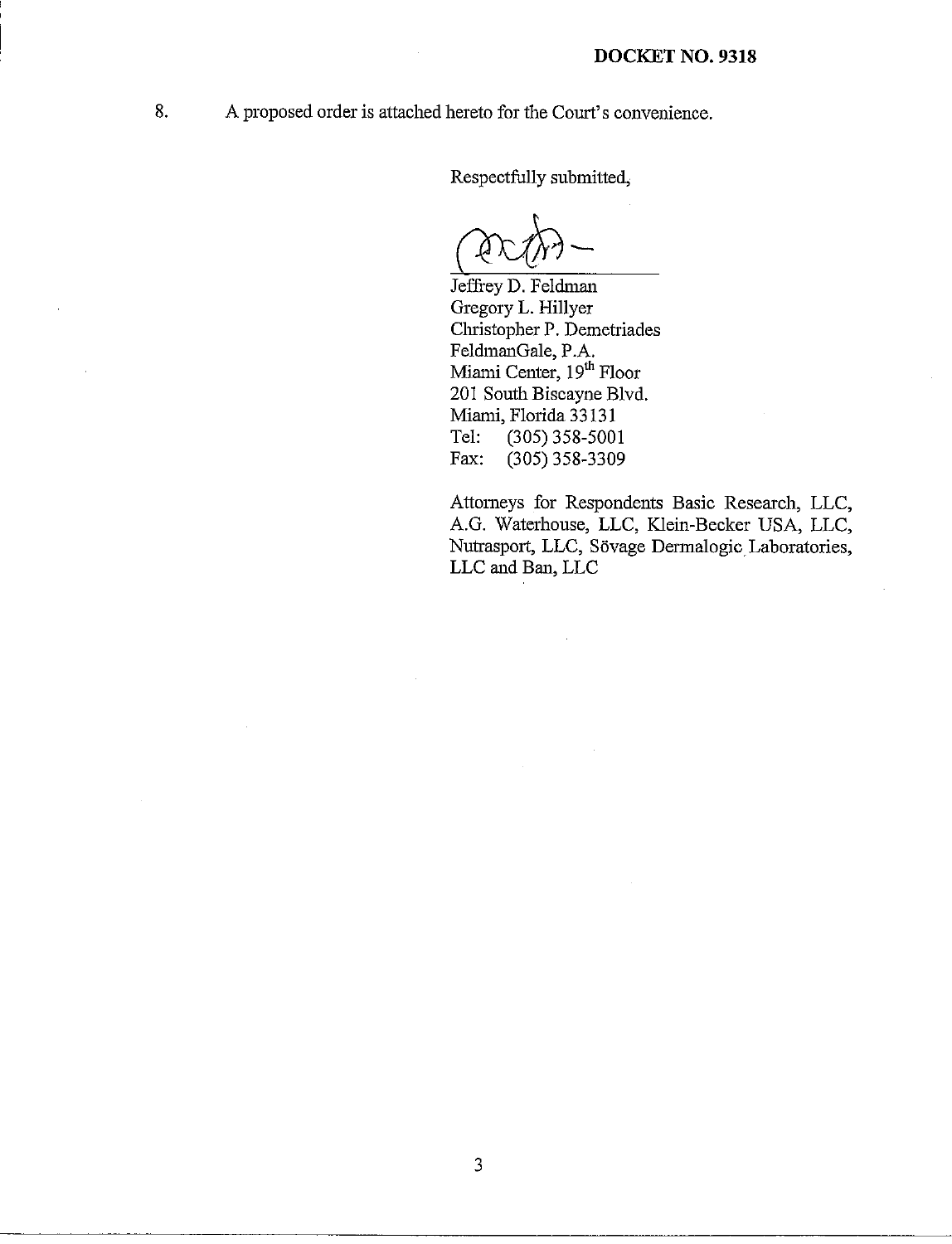## **CERTIFICATE OF SERVICE**

I IIEREBY CERTIFY that a true and correct copy of the foregoing was provided to the following parties this 12th day of August, 2004 as follows:

(1) One (1) original and one (1) copy by Federal Express to Donald S. Clark, Secretary, Federal Trade Conmission, Room H-159, 600 Pennsylvania Avenue, N.W., Washington, D.C., 20580;

(2) One (1) electronic copy via e-mail attachment in Adobe<sup>®</sup> ".pdf" format to the Secretary of the FTC at Secretary@ftc.gov;

(3) Two (2) copies by U.S. Postal Service to Administrative Law Judge Stephen J. McGuire, Federal Trade Commission, Room H-104, 600 Pemsylvania Avenue N.W., Washington, D.C. 20580;

(4) One (1) copy via e-mail attachment in Adobe<sup> $\mathbf{0}$ </sup> ".pdf" format to Commission Complaint Counsel, Laureen Kapin, Joshua S. Millard, and Laura Schneider, all care of  $lkapin@ftc.gov, initial@ftc.gov; richardson@ftc.gov; lschneider@ftc.gov with one (1) paper$ courtesy copy via U. S. Postal Service to Laureen Kapin, Bureau of Consumer Protection, Federal Trade Commission, Suite NJ-2122, 600 Pennsylvania Avenue, N.W., Washington, D.C., 20580;

(5) One (I) copy via U. S. Postal Service to Elaine Kolish, Associate Director in the Bureau of Consumer Protection, Federal Trade Commission, 600 Pennsylvania Avenue, N.W., Washington, D.C. 20580

(6) One (1) copy via United States Postal Service to Stephen Nagin, Esq., Nagin Gallop & Figueredo, 3225 Aviation Avenue, Suite 301, Miami, Florida 33 131.

(7) One (1) copy via United States Postal Service to Richard Burbidge, Esq., Jefferson W. Gross, Esq. and Andrew J. Dymek, Esq., Burbidge & Mitchell, 215 South State Street, Suite 920, Salt Lake City, Utah 841 11, Counsel for Dennis Gay.

(8) One (1) copy via United States Postal Service to Ronald F. Price, Esq., Peters Scofield Price, A Professional Corporation, 340 Broadway Centre, 111 East Broadway, Salt Lake City, Utah 84111, Counsel for Daniel B. Mowrey.

(9) One (1) copy via United States Postal Service to Mitchell K. Friedlander, 5742 West Harold Gatty Drive, Salt Lake City, Utah 84111, Pro Se.

acan-

4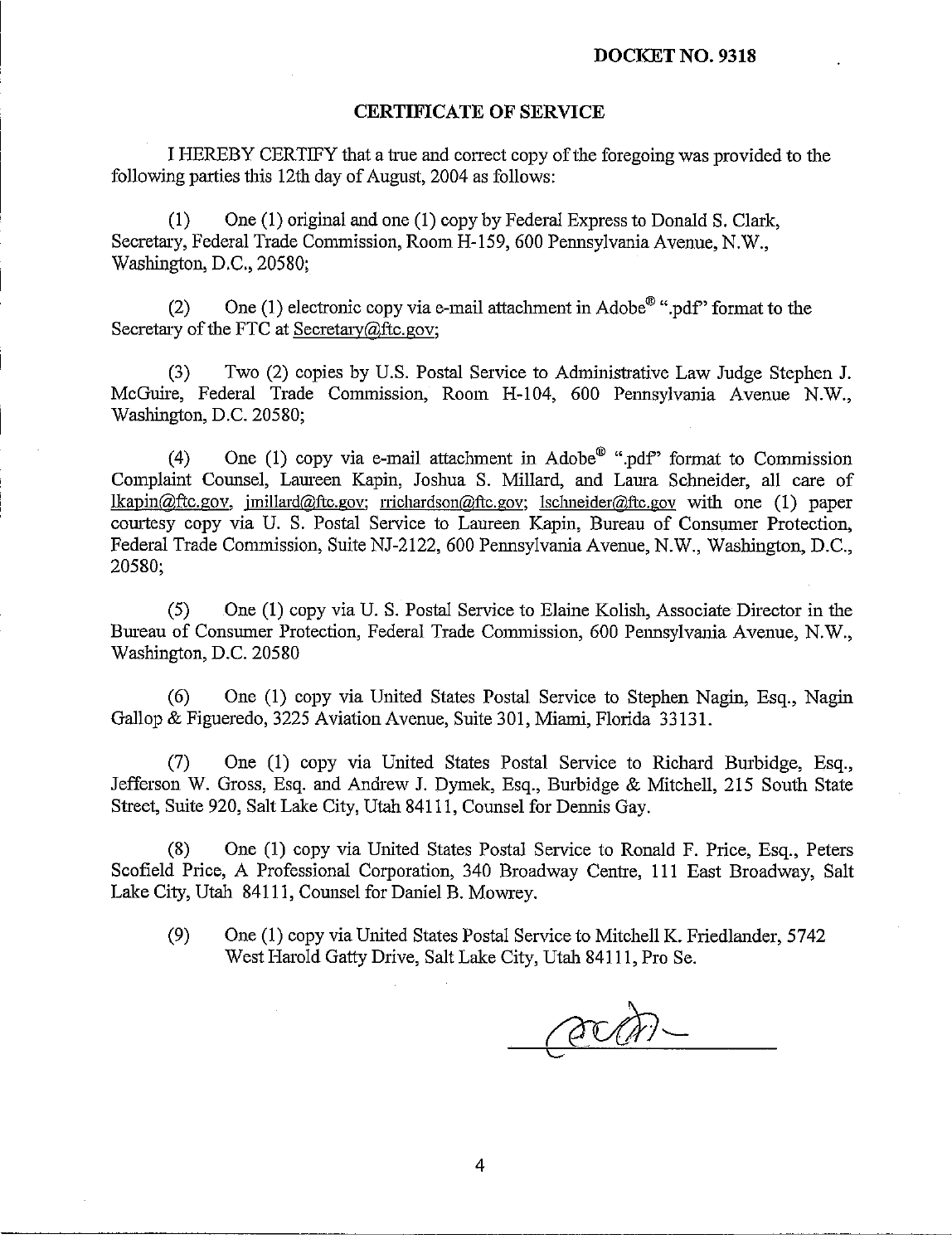### **DOCKET NO. 9318**

## **CERTIFICATION FOR ELECTRONIC FILING**

I HEREBY CERTIFY that the electronic version of the foregoing is a true and correct copy of the original document being filed this same day of August  $12$ ,  $2004$  via Federal Express with the Office of the Secretary, Room H-159, Federal Trade Commission, 600 Pennsylvania Avenue, N.W., Washington, D.C. 20580.